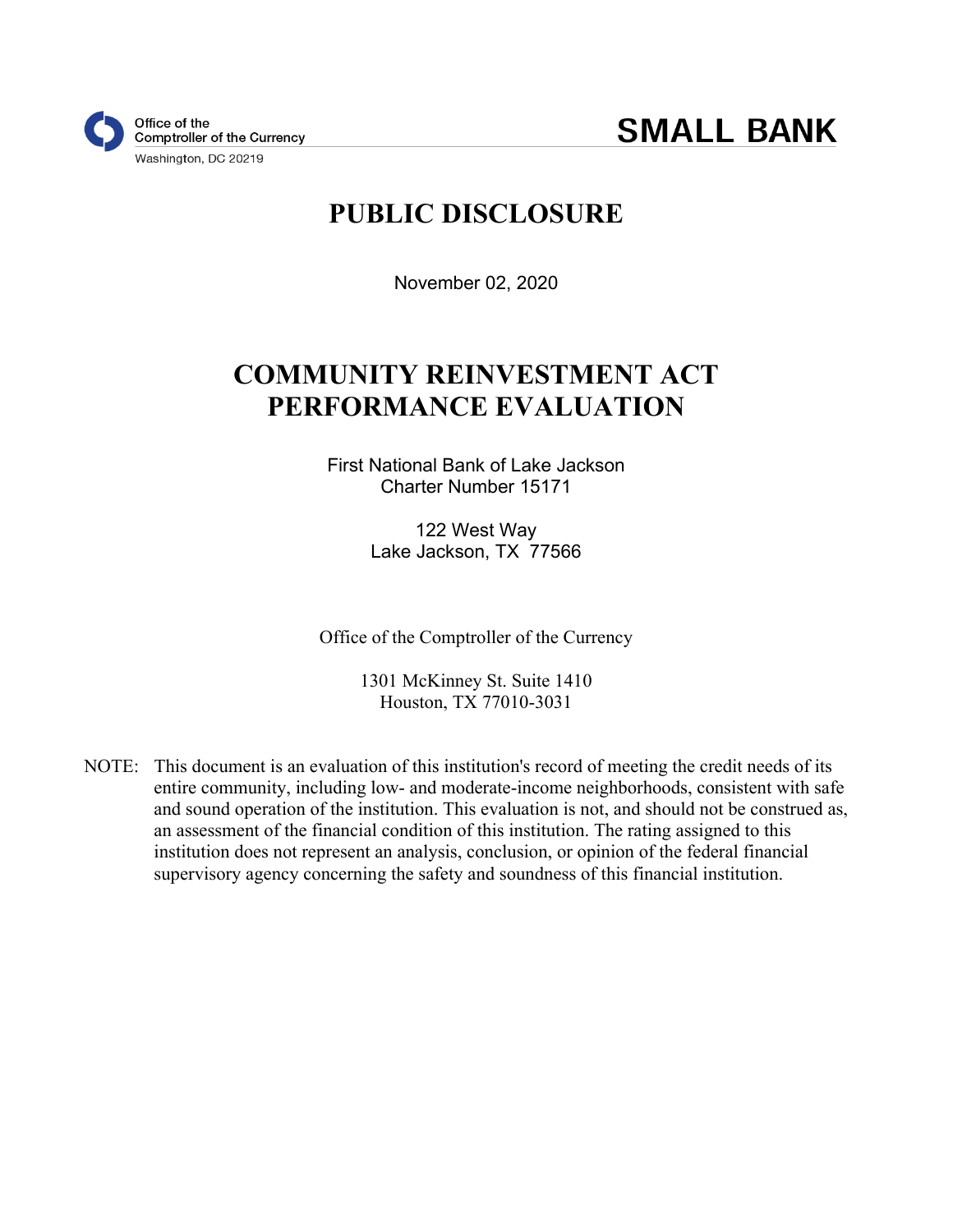## **Table of Contents**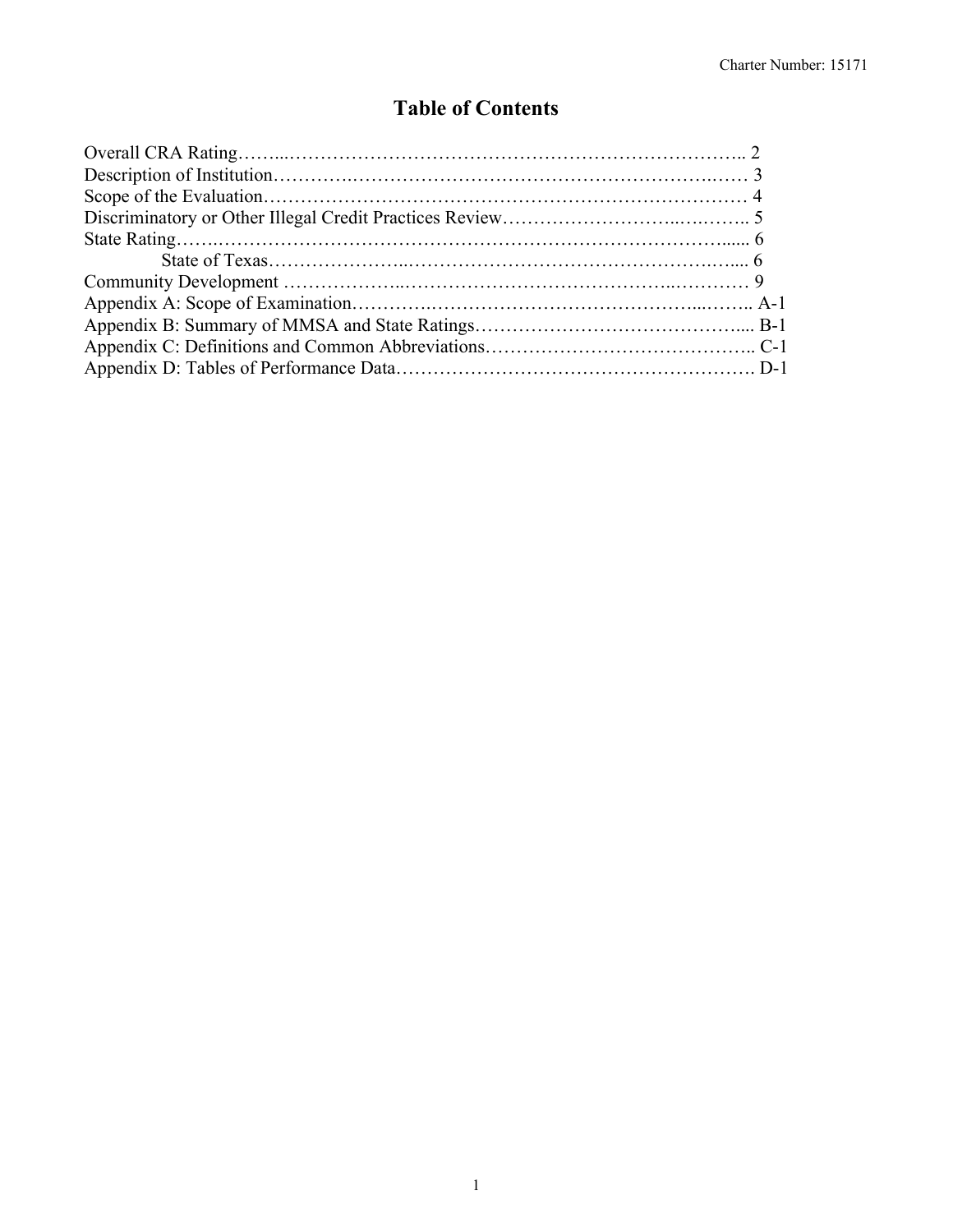## <span id="page-2-0"></span>**Overall Community Reinvestment Act Rating**

### **Institution's Community Reinvestment Act Rating (CRA): Satisfactory**

#### **The Lending Test is rated: Satisfactory**

The major factors that support this rating include:

- The loan-to-deposit ratio (LTD) is reasonable given the bank's size, financial condition, market focus, competition, and lending opportunities in the assessment area (AA);
- A substantial majority of our sample, 90 percent by number and 92 percent by dollar volume, was originated within the AA;
- Lending activities to borrowers in low- or moderate-income geographies reflect excellent distribution;
- Lending activities to individuals of different income levels and business of different sizes reflect reasonable distribution.

### **Loan-to-Deposit Ratio**

The bank's LTD ratio is reasonable, given the bank's performance context. The bank experiences strong competition from larger banks and credit unions, as well as from finance companies and secondary lenders. In addition, large local retailers offer their own financing programs along with branded credit cards with incentives for using their inhouse lines of credit over outside credit from local banks. This creates significant lending competition, especially in light of the bank's historical business strategy.

In order to evaluate the bank's performance, we identified four similarly situated community banks comparable in asset size and located in the bank's AA or surrounding counties. The bank's average LTD is significantly lower than the average of these peer banks of 46.31 percent. The ratio averaged 9.57 percent for the previous 10 quarters, ranging from a low of 8.20 percent to a high of 10.42 percent since the last CRA examination. Comparator bank averages ranged from a low of 17.91 percent to an average high of 77 percent.

However, it is important to consider that the bank has public funds on deposit as this affects the LTD ratio. Therefore, we utilized adjusted LTD ratios that exclude these funds for FNB Lake Jackson and other comparable banks. As of December 31, 2019, the bank has \$134 million in public funds, or 52 percent of total deposits. This represent the majority of the bank's deposits, of which are unavailable for lending. Excluding these funds brings the ratio to 17.26 percent, which is more aligned with comparable banks' ratios, which when adjusted for public funds ranged from 21.6 percent to 79.4 percent.

The bank is also subject to a smaller base of customer deposits than competing banks. FNB Lake Jackson maintains a small dollar loan program in an attempt to reach the unbanked and underbanked. During the evaluation period, the program has extended credit to many whom otherwise wouldn't have had an opportunity to receive credit.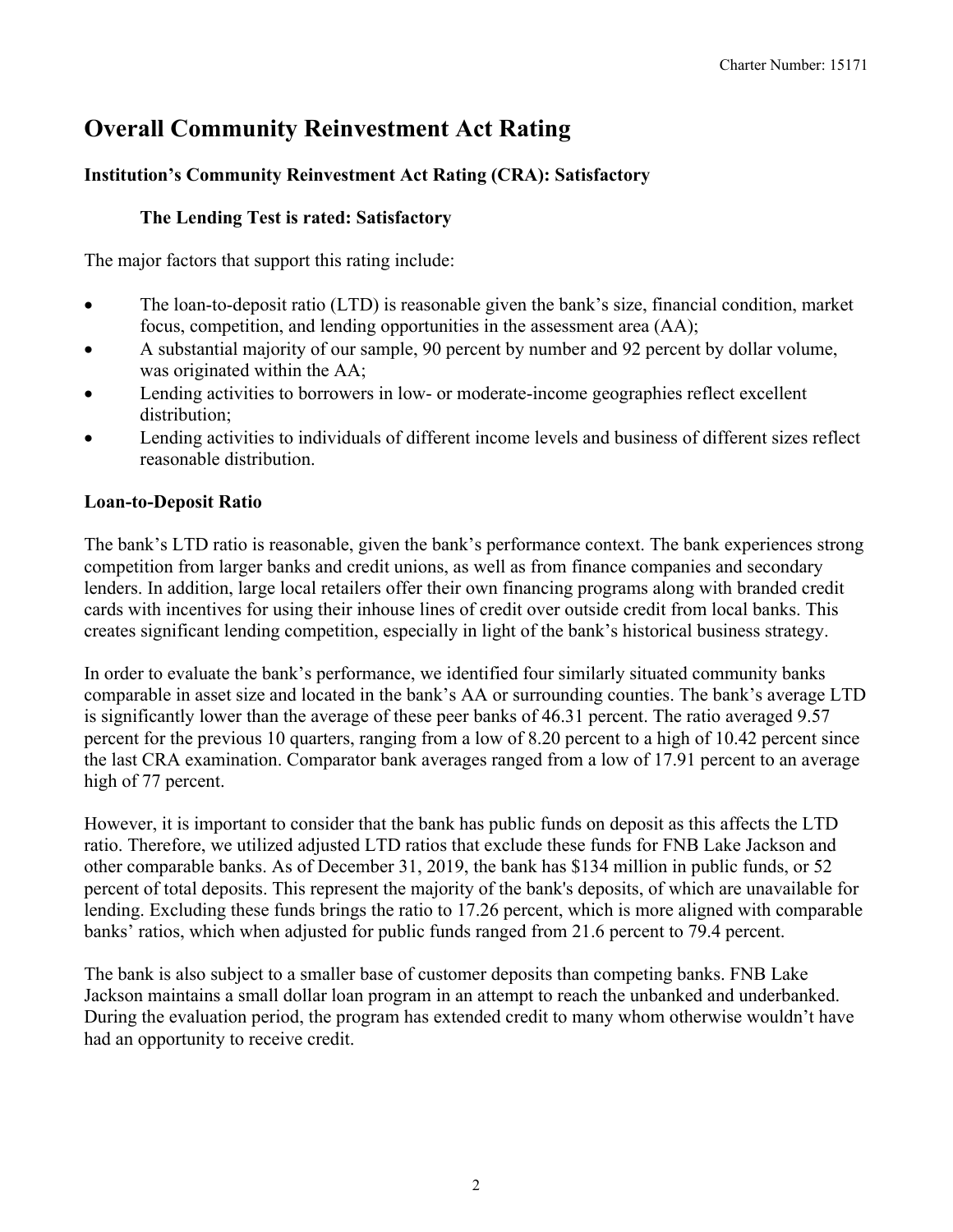### **Lending in Assessment Area**

A substantial majority of the bank's loans are inside its AA.

We relied on a sample of 68 commercial loans and 90 consumer loans, originated since January 1, 2017 to perform our analysis. The bank originated 90 percent, by number, and 92 percent, by dollar, of the sampled loans inside the bank's AA during the evaluation period. This analysis is performed at the bank, rather than the AA, level. The following table reflects the distribution of loans, by number and dollar volume, as originated in or out of the AA.

|                      |               | <b>Number of Loans</b> |                |               |              |               | <b>Dollar Amount of Loans</b><br>$$$ (000s) |         |               |              |  |  |
|----------------------|---------------|------------------------|----------------|---------------|--------------|---------------|---------------------------------------------|---------|---------------|--------------|--|--|
| <b>Loan Category</b> | <b>Inside</b> |                        | Outside        |               | <b>Total</b> | <b>Inside</b> |                                             | Outside |               | <b>Total</b> |  |  |
|                      | #             | $\frac{6}{6}$          | #              | $\frac{0}{0}$ | #            | \$            | $\frac{0}{0}$                               | \$      | $\frac{6}{6}$ | $$$ (000s)   |  |  |
|                      |               |                        |                |               |              |               |                                             |         |               |              |  |  |
| Commercial           | 64            | 94.12                  | $\overline{4}$ | 5.88          | 68           | \$8,208       | 92.40                                       | \$675   | 7.60          | \$8,883      |  |  |
| Consumer             | 78            | 86.67                  | 12             | 13.33         | 90           | \$1,510       | 91.87                                       | \$134   | 8.13          | \$1,643      |  |  |
| <b>Total</b>         | 142           | 89.87                  | 16             | 10.13         | 158          | \$9,718       | 92.32                                       | \$809   | 7.68          | \$10,526     |  |  |

## **Description of Institution**

FNB Lake Jackson is an independent full-service community bank, wholly owned by Austin Colony, Inc. The main office and holding company are both located at 122 West Way in Lake Jackson, Texas. There is also an additional branch located at 100 East Bernard in Brazoria, Texas. Both locations are located in middle-income census tracts (CT), have accessible lobby hours and automated teller machines.

FNB Lake Jackson offers a full range of credit and deposit products that include consumer, commercial, and small dollar loans. As of December 31, 2019, loans and leases totaled \$21 million. During the same period, FNB Lake Jackson reported total assets of \$284 million and tier 1 capital of \$26 million. The loan portfolio is primarily comprised of commercial loans totaling \$16 million, or 86 percent of the total portfolio. The remainder of the portfolio consists of consumer loans, totaling \$422,000 (2 percent); residential loans, totaling \$148,000; and agricultural loans, totaling \$43,000, with the latter two categories collectively representing approximately 1 percent of the total portfolio.

The banking industry in the AA is competitive with 28 other financial institutions operating 73 branches in the AA. Based on the Federal Deposit Insurance Corporation (FDIC) Deposit Market Share Report as of June 30, 2020, FNB Lake Jackson ranks sixth with 4.54 percent of the deposit market share. The top five banks with the largest market share percentages include Wells Fargo Bank, N.A. (18.82 percent), JP Morgan Chase Bank, N.A. (14.40 percent), Bank of America, N.A. (9.05 percent), Texas Gulf Bank, N.A. (6.28 percent), and BBVA USA (5.80 percent).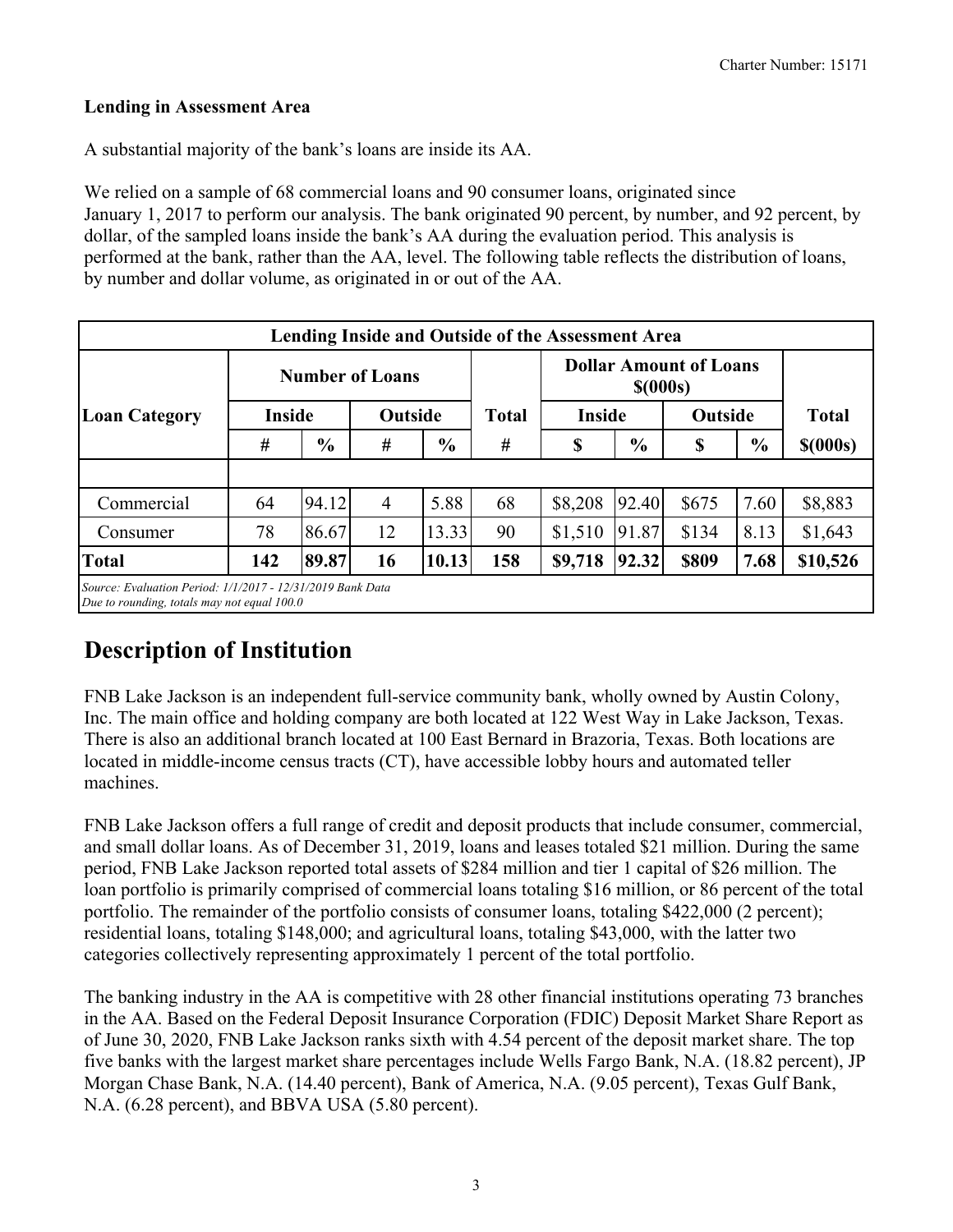The AA consists of all of Brazoria County, where the bank's main office and branch are located. Boundaries consists of county lines or major thoroughfares, and do not arbitrarily exclude any low- or moderate-income areas or reflect illegal discrimination. The last CRA evaluation resulted in an overall satisfactory rating. There are no legal, financial or other factors impeding the bank's ability to help meet the credit needs in its AA.

## **Scope of the Evaluation**

### **Evaluation Period/Products Evaluated**

FNB Lake Jackson was evaluated under the Small Bank CRA Evaluation Procedures, which include a Lending Test. This analyzes the bank's record of meeting the credit needs of its AA through lending activities.

The scope of the evaluation covered the time period from January 1, 2017 to December 31, 2019. We utilized the bank's call report information to review loan products for the evaluation period. We determined that 86 percent, or the majority, of the bank's loan portfolio was made up of commercial loans by dollar volume. By number, we determined that consumer loans made up the majority of the portfolio, totaling 65 percent. To evaluate the bank's lending performance, we relied on a random sample of commercial and consumer loans that were originated or purchased during the stated evaluation period.

|                                               | As of December 30, 2019 |                                                             |                                                        |               |  |  |  |  |  |  |  |  |
|-----------------------------------------------|-------------------------|-------------------------------------------------------------|--------------------------------------------------------|---------------|--|--|--|--|--|--|--|--|
| <b>Product Type</b>                           |                         | <b>Percent of Loan Portfolio by Dollar</b><br><b>Volume</b> | <b>Percent of Loan Portfolio by Number</b><br>of Loans |               |  |  |  |  |  |  |  |  |
|                                               | \$(000)                 | $\frac{6}{6}$                                               | #                                                      | $\frac{6}{9}$ |  |  |  |  |  |  |  |  |
| Commercial                                    | 15,923                  | 85.76                                                       | 59                                                     | 23.79         |  |  |  |  |  |  |  |  |
| Consumer                                      | 422                     | 7.87                                                        | 160                                                    | 64.52         |  |  |  |  |  |  |  |  |
| Source: December 31, 2019 Report of Condition |                         |                                                             |                                                        |               |  |  |  |  |  |  |  |  |

Additionally, we evaluated the bank's LTD ratio. In order to do this, we reviewed four banks headquartered in one or more of the counties included in the bank's AA. These comparator banks are also selected based on comparable asset size.

#### **Selection of Areas for Full-Scope Review**

FNB Lake Jackson has one AA which is within the Houston-The Woodlands-Sugar Land metropolitan statistical area (MSA), consisting of all of Brazoria County. The bank has properly defined its AA in accordance with the technical requirements of CRA regulations. The AA consists of whole CTs, does not arbitrarily exclude low- or moderate-income CTs, and includes CTs where the bank offices are located, and the majority of its loans are originated. The AA does not reflect illegal discrimination.

### **Ratings**

Ratings for this CRA evaluation are based on the results of a full-scope review of the bank's AA.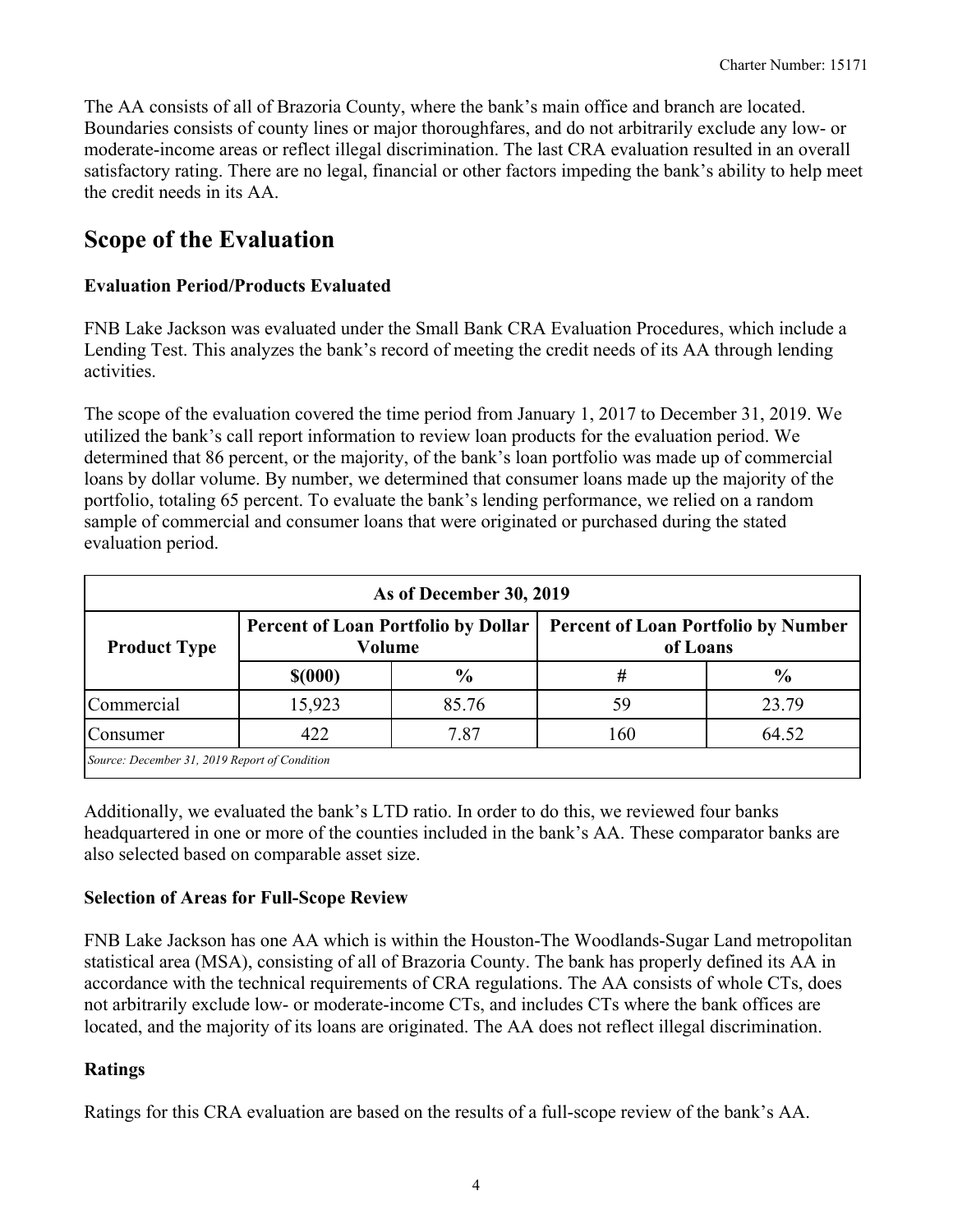## <span id="page-5-0"></span>**Discriminatory or Other Illegal Credit Practices Review**

Pursuant to 12 CFR 25.28(c) or 195.28(c), respectively, in determining a national bank's or federal savings association's (collectively, bank) CRA rating, the OCC considers evidence of discriminatory or other illegal credit practices in any geography by the bank, or in any AA by an affiliate whose loans have been considered as part of the bank's lending performance. As part of this evaluation process, the OCC consults with other federal agencies with responsibility for compliance with the relevant laws and regulations, including the U.S. Department of Justice, the U.S. Department of Housing and Urban Development, and the Bureau of Consumer Financial Protection, as applicable.

The OCC has not identified that this institution (or any affiliate whose loans have been considered as part of the institution's lending performance) has engaged in discriminatory or other illegal credit practices that require consideration in this evaluation.

The OCC will consider any information that this institution engaged in discriminatory or other illegal credit practices, identified by or provided to the OCC before the end of the institution's next performance evaluation in that subsequent evaluation, even if the information concerns activities that occurred during the evaluation period addressed in this performance evaluation.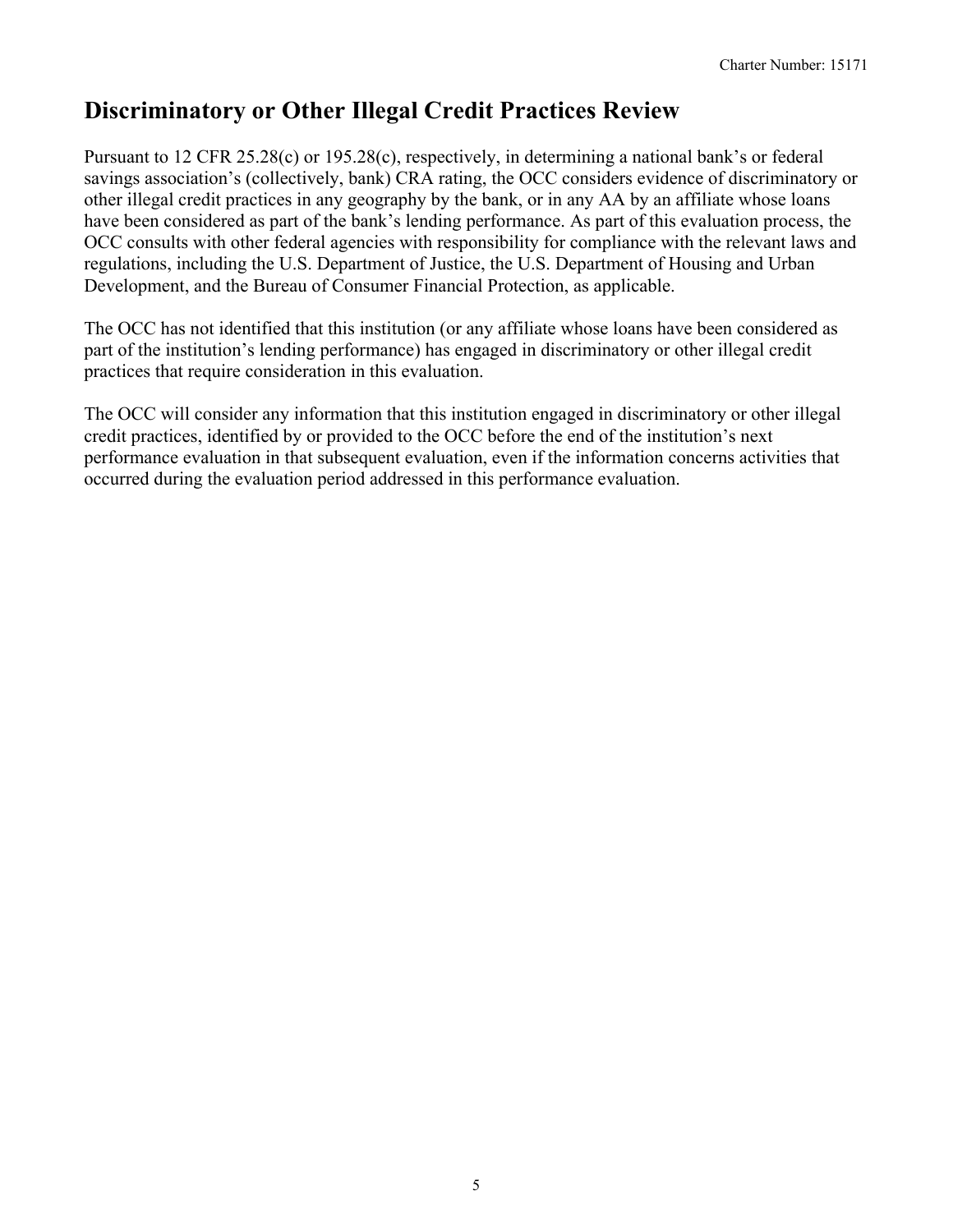## <span id="page-6-0"></span>**State Rating**

## **State of Texas**

#### **CRA rating for the State of Texas1: Satisfactory The Lending Test is rated: Satisfactory**

The major factors that support this rating include:

- A substantial majority of our sample, 90 percent by number and 92 percent by dollar volume, were originated within the AA;
- An excellent geographic distribution of business, and consumer loans;
- A reasonable distribution of loans to individuals of different income levels and businesses of different sizes.

## **Description of Institution's Operations in Texas**

Competition from other financial institutions is significant. According to the FDIC Market Share Report, as of June 30, 2020, 28 banks operate 73 branches in the bank's AA. FNB Lake Jackson is ranked number six holding an overall 4.54 percent of the total market share. Wells Fargo Bank, NA and JP Morgan Chase Bank, NA hold the top two spots with 18.82 and 14.40 percent, respectively.

Refer to the table in appendix A for the time period covered, affiliate activities, and loan products considered.

## **Community Contacts**

We conducted an interview with a community contact to determine general banking and credit needs, as well as, opportunities for local financial institutions to meet these needs. The representative is the director of a local small business development center. The organization provides a variety of services to assist small business owners with obtaining funding as well as business consulting and planning services. The representative stated that the local economy is in a strong development cycle with significant growth in the population fueling small business expansion. Credit opportunities in Brazoria County and surrounding areas include small business start-up and expansion funding. The representative indicated that he was not aware of any unmet credit needs in the community.

 $1$  This rating reflects performance within the state. The statewide evaluations do not reflect performance in the parts of those states contained within the MMSA.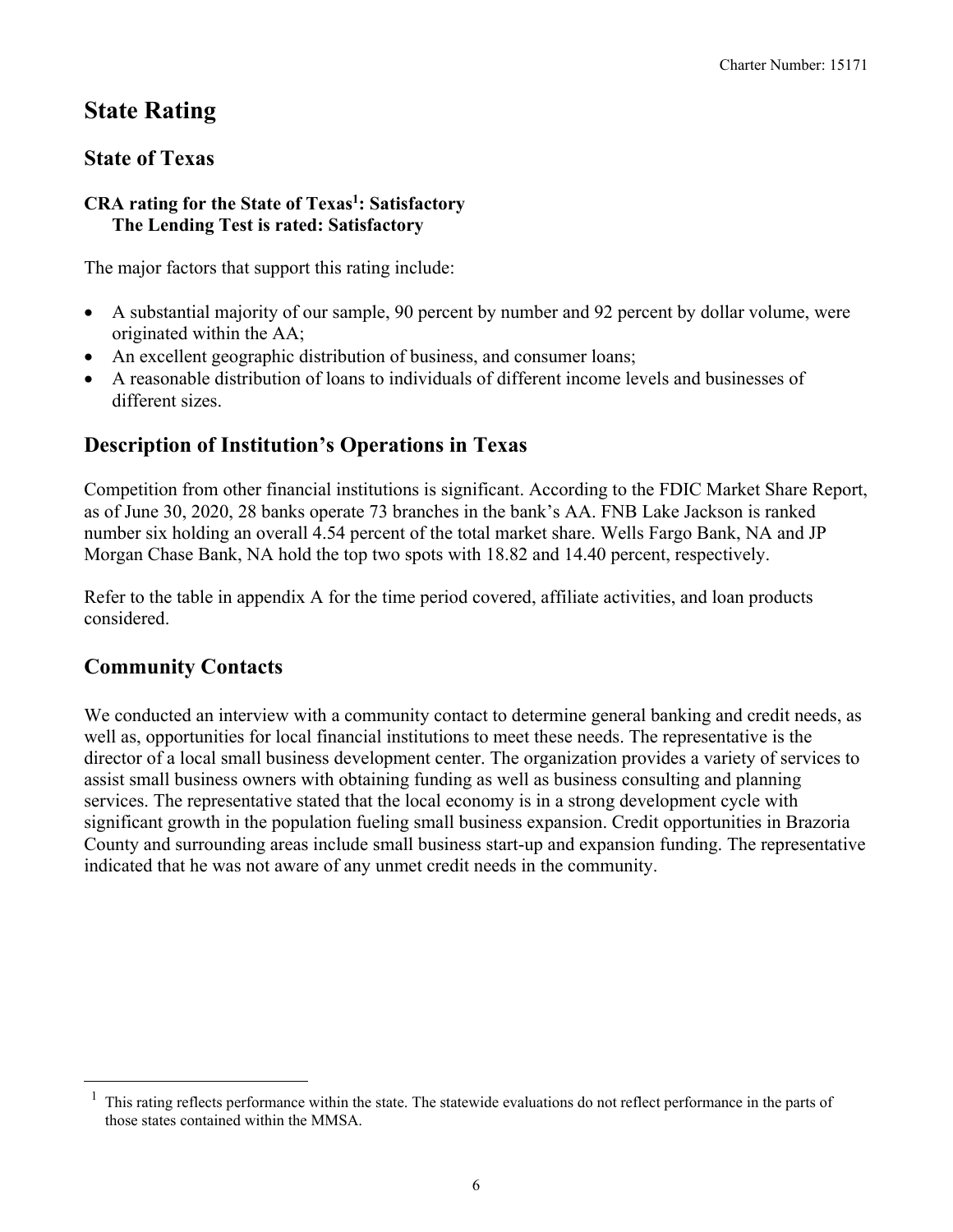| <b>Assessment Area: 2017-2019</b><br>Low<br>$%$ of #<br>2.0<br>1.7<br>1.7<br>0.9<br>3.7<br>2.2<br>1.3 | <b>Moderate</b><br>$%$ of #<br>13.7<br>8.4<br>10.1<br>7.9<br>11.7<br>21.2<br>8.6 | <b>Middle</b><br>$%$ of #<br>56.9<br>47.3<br>47.6<br>46.6<br>46.3<br>57.4 | <b>Upper</b><br>$%$ of #<br>25.5<br>42.6<br>40.5<br>44.6<br>38.3<br>19.2 | $NA*$<br>$%$ of #<br>2.0<br>0.0<br>0.0<br>0.0<br>0.0<br>0.0 |
|-------------------------------------------------------------------------------------------------------|----------------------------------------------------------------------------------|---------------------------------------------------------------------------|--------------------------------------------------------------------------|-------------------------------------------------------------|
|                                                                                                       |                                                                                  |                                                                           |                                                                          |                                                             |
|                                                                                                       |                                                                                  |                                                                           |                                                                          |                                                             |
|                                                                                                       |                                                                                  |                                                                           |                                                                          |                                                             |
|                                                                                                       |                                                                                  |                                                                           |                                                                          |                                                             |
|                                                                                                       |                                                                                  |                                                                           |                                                                          |                                                             |
|                                                                                                       |                                                                                  |                                                                           |                                                                          |                                                             |
|                                                                                                       |                                                                                  |                                                                           |                                                                          |                                                             |
|                                                                                                       |                                                                                  |                                                                           |                                                                          |                                                             |
|                                                                                                       |                                                                                  | 39.4                                                                      | 50.7                                                                     | 0.0                                                         |
| 0.8                                                                                                   | 7.0                                                                              | 60.5                                                                      | 31.7                                                                     | 0.0                                                         |
| 17.4                                                                                                  | 14.9                                                                             | 18.5                                                                      | 49.2                                                                     | 0.0                                                         |
| 20.1                                                                                                  | 13.9                                                                             | 16.9                                                                      | 49.1                                                                     | 0.0                                                         |
|                                                                                                       |                                                                                  |                                                                           | \$143,290                                                                |                                                             |
|                                                                                                       |                                                                                  |                                                                           |                                                                          | \$933                                                       |
|                                                                                                       |                                                                                  |                                                                           |                                                                          | 8.3%                                                        |
|                                                                                                       |                                                                                  |                                                                           | \$69,373 Median Housing Value<br>Median Gross Rent                       | Families Below Poverty Level                                |

### **Lake Jackson AA**

*(\*) The NA category consists of geographies that have not been assigned an income classification.* 

## **CONCLUSIONS WITH RESPECT TO PERFORMANCE TESTS IN TEXAS**

## **LENDING TEST**

The bank's performance under the Lending Test in Texas is rated Satisfactory.

## **Conclusions for Area Receiving Full-Scope Review**

Based on a full-scope review, the bank's performance under the Lending Test in Texas is rated Satisfactory.

For this evaluation, we considered the following factors:

- There was a total of only eight low- or moderate-income CTs in the bank's AA.
- The bank's AA is primarily composed of middle-income CTs (57 percent).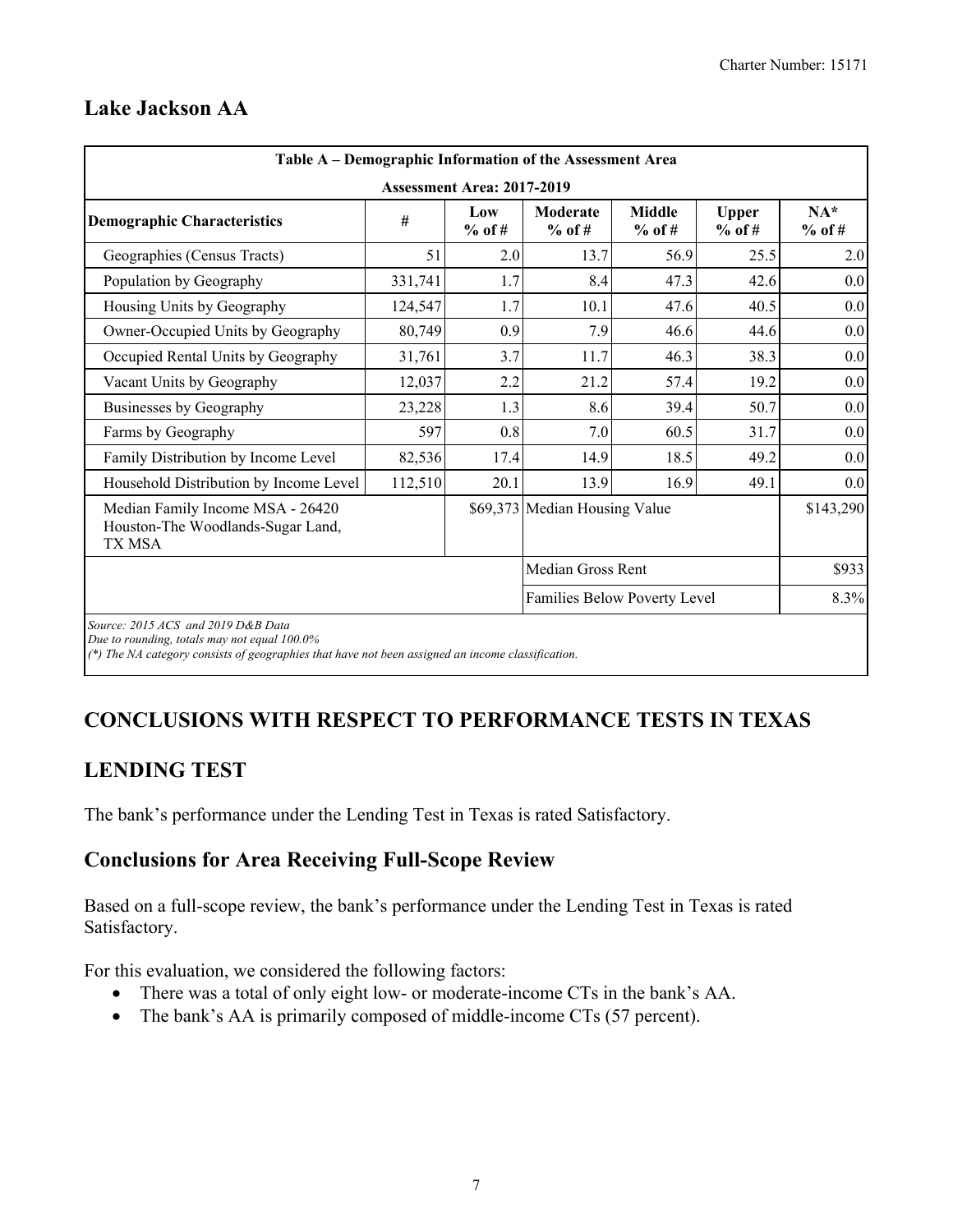## **Distribution of Loans by Income Level of the Geography**

The bank exhibits excellent geographic distribution of loans to borrowers in the full-scope AA.

#### *Loans to Businesses*

comparators. Geographic distribution of business loans reflects excellent dispersion. The percentage of loans originated in low-income CTs exceeded both the demographic and aggregate comparators. The percentage of loans originated in moderate-income CTs is aligned with both the demographic and aggregate comparators. As the majority of the bank's AA is comprised of middle-income CTs, the percentage of loans originated in these CTs significantly exceeded demographic and aggregate

Refer to Table Q in appendix D for the facts and data used to evaluate the geographic distribution of the bank's originations and purchases of small loans to businesses.

#### *Consumer Loans*

Geographic distribution of consumer loans reflects reasonable dispersion. Although the bank only has one low-income CT, the percentage of loans originated aligned with the demographic comparator. As the bank only has seven moderate-income CTs in its AA, the percentage of loans originated in these CTs was significantly below demographic comparators. However, as the majority of the bank's AA is comprised of middle-income CTs, the percentage of loans originated in middle-income CTs was significantly higher than demographic comparators.

Refer to Table U in appendix D for the facts and data used to evaluate the geographic distribution of the bank's consumer loan originations and purchases.

### **Distribution of Loans by Income Level of the Borrower**

The bank exhibits reasonable distribution of loans to individuals of different income levels and businesses of different sizes given the product lines offered by the bank.

#### *Loans to Businesses*

Distribution of businesses of different sizes reflects excellent dispersion. During the evaluation period, 81 percent of the bank's business loans were made to small businesses. This aligns with the demographic comparator and significantly exceeds the aggregate comparator.

Refer to Table R in appendix D for the facts and data used to evaluate the borrower distribution of the bank's originations and purchases of small loans to businesses.

#### *Consumer Loans*

Distribution of consumer loans to individuals of different income levels reflects poor dispersion. The number of loans originated to low-income borrowers was significantly lower than the demographic comparator. The percentage of loans originated to moderate-income borrowers is also below the demographic comparator.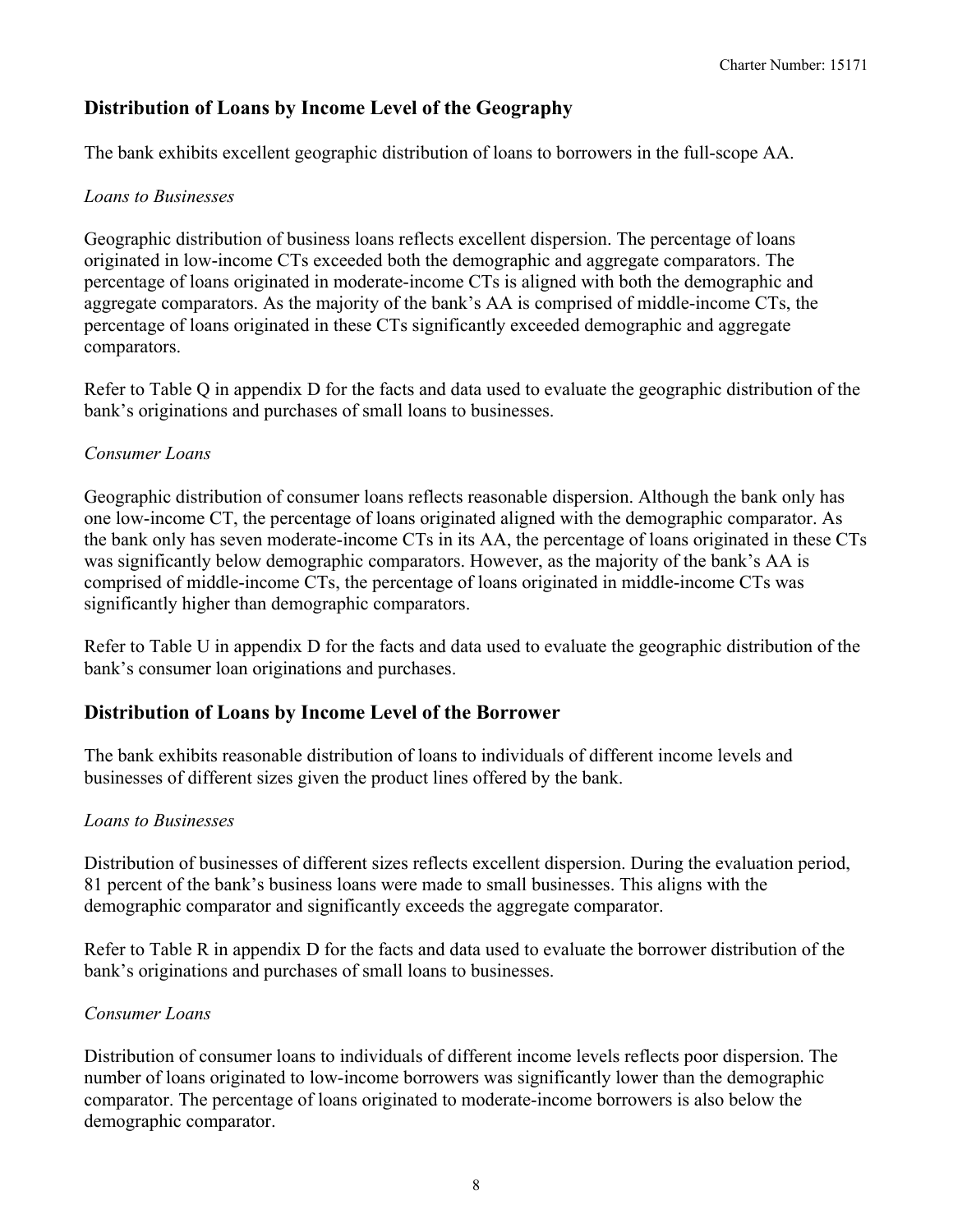<span id="page-9-0"></span>Refer to Table V in appendix D for the facts and data used to evaluate the borrower distribution of the bank's consumer loan originations and purchases.

#### **Extent to Which the Bank Provides Community Development Services**

FNB is actively involved in community programs and organizations that serve low- and moderateincome individuals in the AA. Several of the bank's board members also serve on the boards of various community organizations. During the evaluation period, we reviewed 36 qualified CD donations to seven organizations within Brazoria County. Additionally, bank officers provided numerous hours of volunteer financial literacy to an organization that serves children in the community.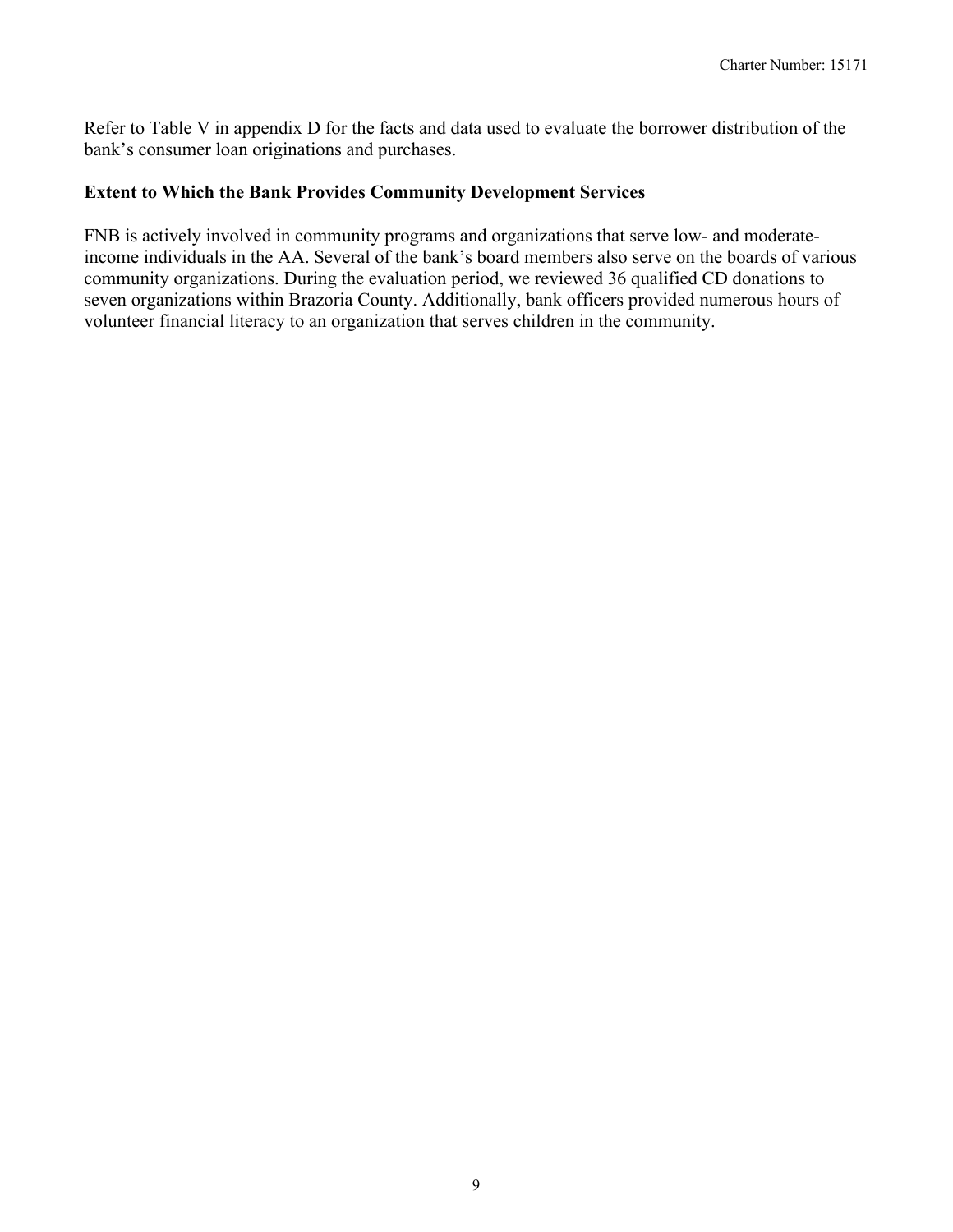## **Appendix A: Scope of Examination**

The following table identifies the time period covered in this evaluation, affiliate activities that were reviewed, and loan products considered. The table also reflects the MSA(s) and non-MSA(s) that received comprehensive examination review, designated by the term "full-scope," and those that received a less comprehensive review, designated by the term "limited-scope".

| <b>Time Period Reviewed:</b>                     | 01/01/2017 to 12/31/2019      |                                    |  |  |  |  |  |  |  |  |  |
|--------------------------------------------------|-------------------------------|------------------------------------|--|--|--|--|--|--|--|--|--|
| <b>Bank Products Reviewed:</b>                   | Commercial; Consumer          |                                    |  |  |  |  |  |  |  |  |  |
| Affiliate(s)                                     | <b>Affiliate Relationship</b> | Affiliate(s)                       |  |  |  |  |  |  |  |  |  |
| None                                             | None                          | None                               |  |  |  |  |  |  |  |  |  |
| List of Assessment Areas and Type of Examination |                               |                                    |  |  |  |  |  |  |  |  |  |
|                                                  |                               | <b>Rating and Assessment Areas</b> |  |  |  |  |  |  |  |  |  |
| <b>Rating and Assessment Areas</b>               | <b>Type of Exam</b>           |                                    |  |  |  |  |  |  |  |  |  |
| <b>Texas</b>                                     |                               | <b>Texas</b>                       |  |  |  |  |  |  |  |  |  |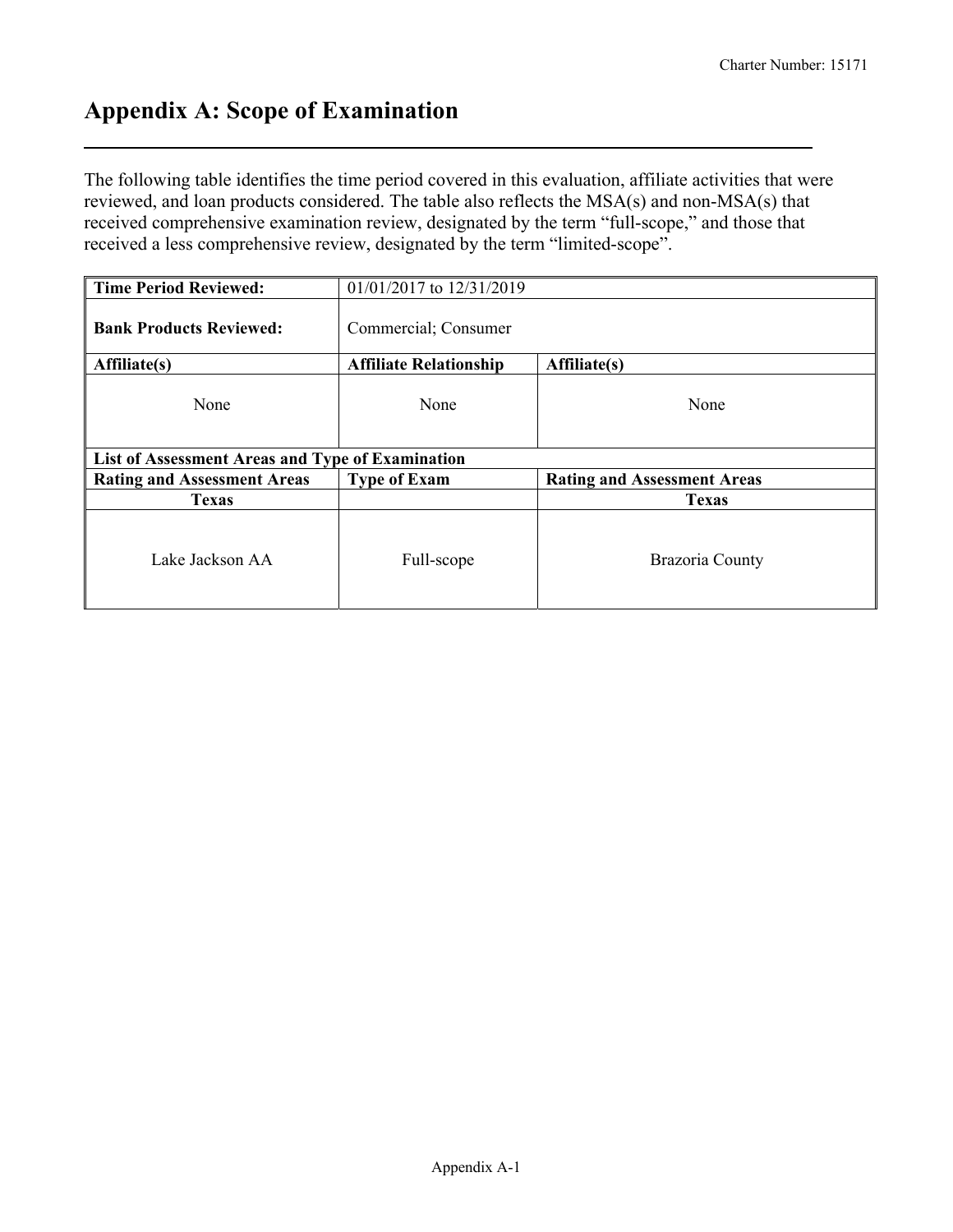# **Appendix B: Summary of Multistate MSA and State Ratings**

|                                     | <b>RATINGS</b>      |
|-------------------------------------|---------------------|
| Overall Bank:                       | Lending Test Rating |
| First National Bank of Lake Jackson | Satisfactory        |
| Texas:                              |                     |
| Lake Jackson AA                     | Satisfactory        |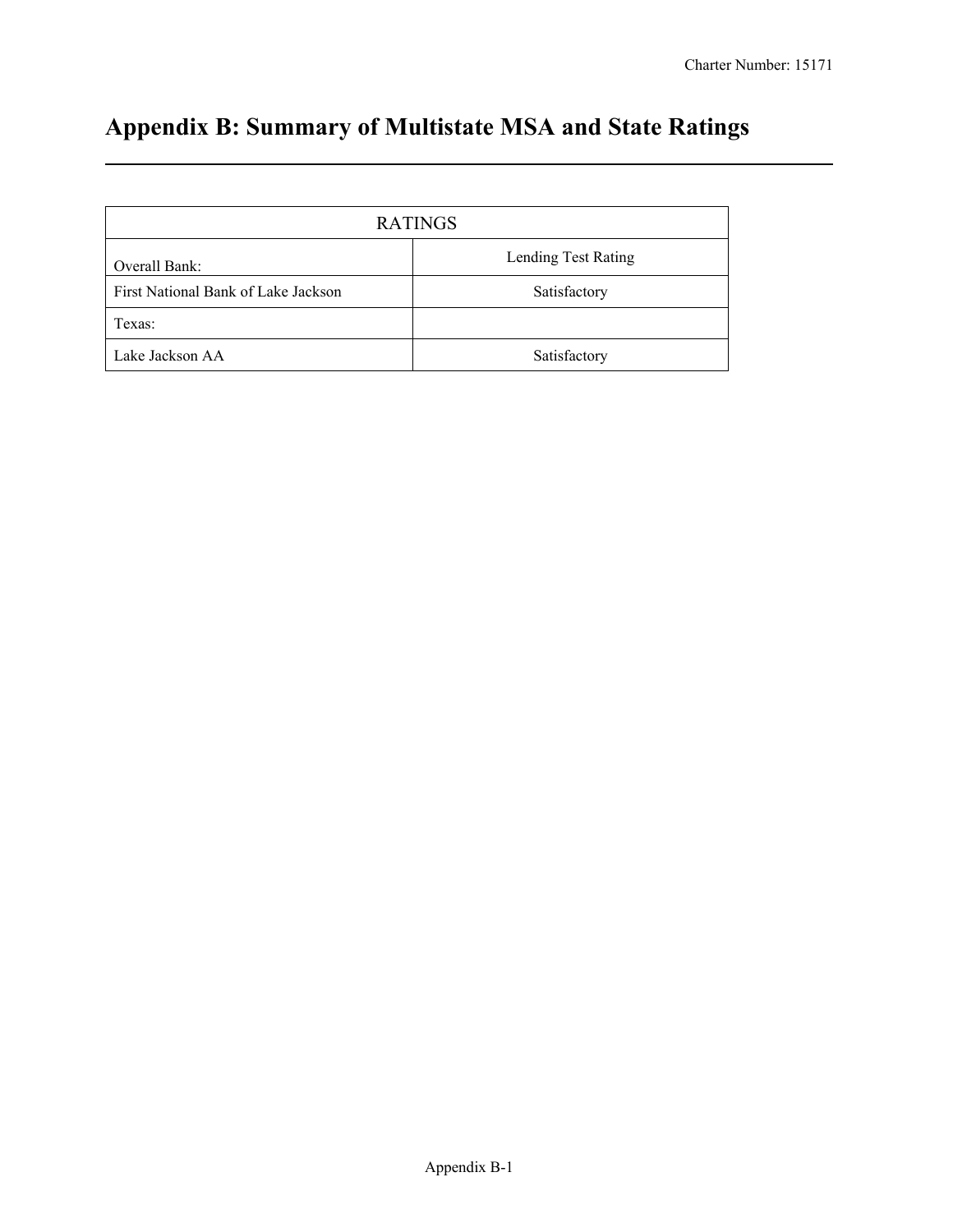## **Appendix C: Definitions and Common Abbreviations**

The following terms and abbreviations are used in this performance evaluation, including the CRA tables. The definitions are intended to provide the reader with a general understanding of the terms, not a strict legal definition.

**Affiliate:** Any company that controls, is controlled by, or is under common control with another company. A company is under common control with another company if the same company directly or indirectly controls both companies. For example, a bank subsidiary is controlled by the bank and is, therefore, an affiliate.

**Aggregate Lending (Aggt.):** The number of loans originated and purchased by all reporting lenders (HMDA or CRA) in specified income categories as a percentage of the aggregate number of loans originated and purchased by all reporting lenders in the state/AA.

**Census Tract (CT):** A small, relatively permanent statistical subdivision of a county delineated by a local committee of census data users for the purpose of presenting data. CTs nest within counties, and their boundaries normally follow visible features, but may follow legal geography boundaries and other nonvisible features in some instances. CTs ideally contain about 4,000 people and 1,600 housing units.

**Combined Statistical Area (CSA):** A geographic entity consisting of two or more adjacent core-based statistical areas with employment interchange measures of at least 15. An employment interchange measure is a measure of ties between two adjacent entities. The employment interchange measure is the sum of the percentage of workers living in the smaller entity who work in the larger entity and the percentage of employment in the smaller entity that is accounted for by workers who reside in the larger entity.

**Community Development (CD):** Affordable housing (including multifamily rental housing) for low- or moderate-income individuals; community services targeted to low- or moderate-income individuals; activities that promote economic development by financing businesses or farms that meet Small Business Administration Development Company or Small Business Investment Company programs size eligibility standards or have gross annual revenues of \$1 million or less; or activities that revitalize or stabilize low- or moderate-income geographies, distressed or underserved nonmetropolitan middleincome geographies, or designated disaster areas.

**Community Reinvestment Act (CRA):** The statute that requires the OCC to evaluate a bank's record of meeting the credit needs of its entire community, including low to moderate income areas, consistent with the safe and sound operation of the bank, and to take this record into account when evaluating certain corporate applications filed by the bank.

**Consumer Loan(s):** A loan(s) to one or more individuals for household, family, or other personal expenditures. A consumer loan does not include a home mortgage, small business, or small farm loan. This definition includes the following categories: motor vehicle loans, credit card loans, other secured consumer loans, and other unsecured consumer loans.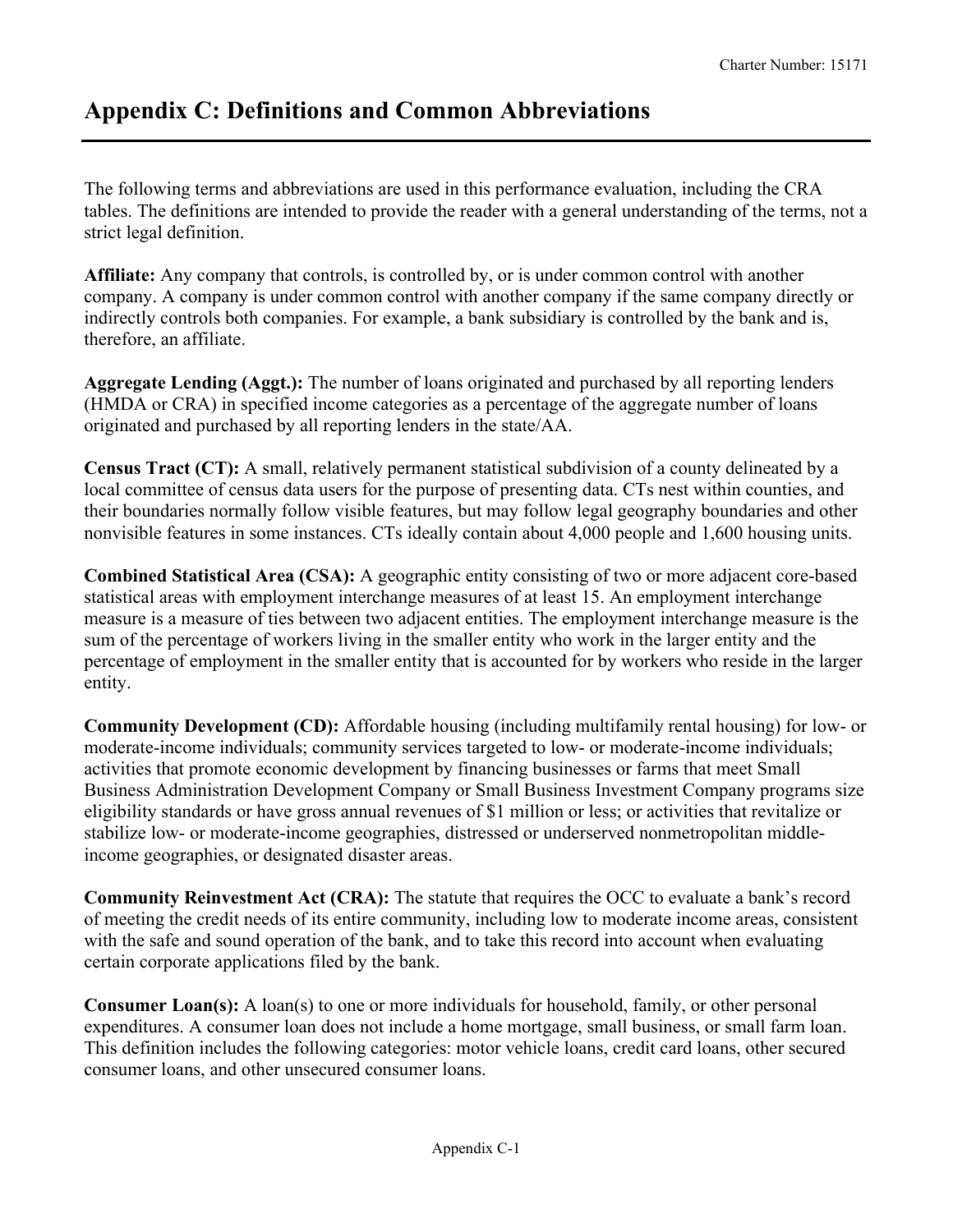**Family:** Includes a householder and one or more other persons living in the same household who are related to the householder by birth, marriage, or adoption. The number of family households always equals the number of families; however, a family household may also include nonrelatives living with the family. Families are classified by type as either a married-couple family or other family, which is further classified into 'male householder' (a family with a male householder' and no wife present) or 'female householder' (a family with a female householder and no husband present).

**Full-Scope Review:** Performance under the Lending, Investment, and Service Tests is analyzed considering performance context, quantitative factors (e.g., geographic distribution, borrower distribution, and total number and dollar amount of investments), and qualitative factors (e.g., innovativeness, complexity, and responsiveness).

**Geography:** A CT delineated by the U.S. Bureau of the Census in the most recent decennial census.

**Home Mortgage Disclosure Act (HMDA):** The statute that requires certain mortgage lenders that conduct business or have banking offices in a MSA to file annual summary reports of their mortgage lending activity. The reports include such data as the race, gender, and the income of applicants, the amount of loan requested, the disposition of the application (e.g., approved, denied, and withdrawn), the lien status of the collateral, any requests for preapproval, and loans for manufactured housing.

**Home Mortgage Loans:** A closed-end mortgage loan or an open-end line of credit as these terms are defined under 12 CFR 1003.2, that is not an excluded transaction under 12 CFR 1003.3(c)(1) through  $(c)(10)$  and  $(c)(13)$ .

**Household:** Includes all persons occupying a housing unit. Persons not living in households are classified as living in group quarters. In 100 percent tabulations, the count of households always equals the count of occupied housing units.

**Limited-Scope Review:** Performance under the Lending, Investment, and Service Tests is analyzed using only quantitative factors (e.g., geographic distribution, borrower distribution, total number and dollar amount of investments, and branch distribution).

**Low-Income Individual:** Individual with income that is less than 50 percent of the area median income.

**Low Income Geography:** A CT with a median family income that is less than 50 percent.

**Market Share:** The number of loans originated and purchased by the institution as a percentage of the aggregate number of loans originated and purchased by all reporting lenders in the state/AA.

**Median Family Income (MFI):** The median income determined by the U.S. Census Bureau every five years and used to determine the income level category of geographies. The median is the point at which half of the families have income above, and half below, a range of incomes. Also, the median income determined by the FFIEC annually that is used to determine the income level category of individuals. For any given area, the median is the point at which half of the families have income above, and half below, a range of incomes.

**Metropolitan Division:** As defined by Office of Management and Budget, a county or group of counties within a core-based statistical area that contains an urbanized population of at least 2.5 million.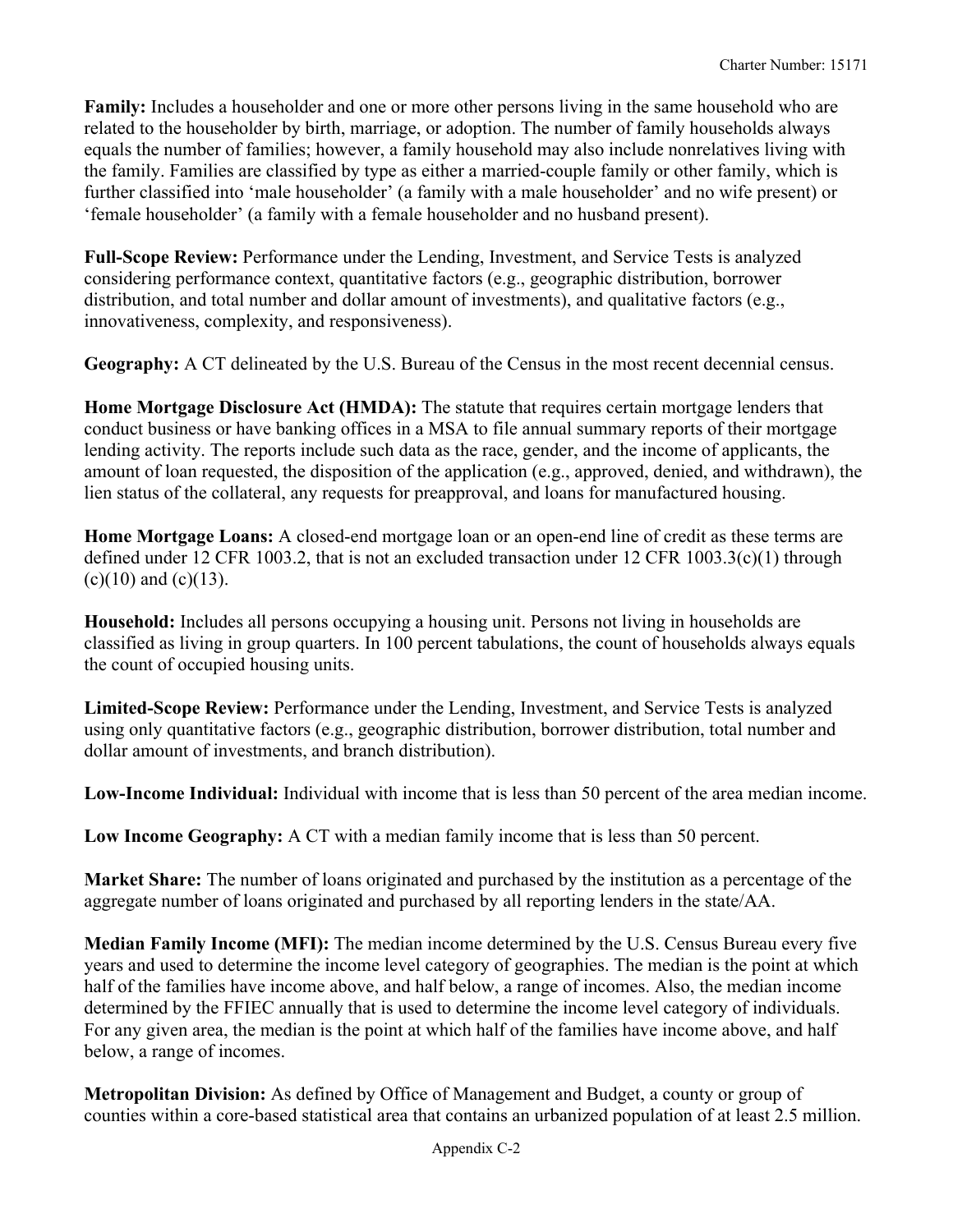A Metropolitan Division consists of one or more main/secondary counties that represent an employment center or centers, plus adjacent counties associated with the main/secondary county or counties through commuting ties.

**Metropolitan Statistical Area (MSA):** An area, defined by the Office of Management and Budget, as a core-based statistical area associated with at least one urbanized area that has a population of at least 50,000. The MSA comprises the central county or counties containing the core, plus adjacent outlying counties having a high degree of social and economic integration with the central county or counties as measured through commuting.

**Middle-Income:** Individual income that is at least 80 percent and less than 120 percent of the area median income, or a MFI that is at least 80 percent and less than 120 percent, in the case of a geography.

**Moderate-Income:** Individual income that is at least 50 percent and less than 80 percent of the area median income, or a MFI that is at least 50 percent and less than 80 percent, in the case of a geography.

**Multifamily:** Refers to a residential structure that contains five or more units**.** 

**Owner-Occupied Units:** Includes units occupied by the owner or co-owner, even if the unit has not been fully paid for or is mortgaged.

**Qualified Investment:** A qualified investment is defined as any lawful investment, deposit, membership share, or grant that has as its primary purpose community development.

**Rating Area:** A rated area is a state or multistate MSA (MMSA). For an institution with domestic branches in only one state, the institution's CRA rating would be the state rating. If an institution maintains domestic branches in more than one state, the institution will receive a rating for each state in which those branches are located. If an institution maintains domestic branches in two or more states within a MMSA, the institution will receive a rating for the multi-state MSA.

 are classified as commercial and industrial loans. **Small Loan(s) to Business(es):** A loan included in 'loans to small businesses' as defined in the Consolidated Report of Condition and Income (call report) instructions. These loans have original amounts of \$1 million or less and typically are either secured by nonfarm or nonresidential real estate or

**Small Loan(s) to Farm(s):** A loan included in 'loans to small farms' as defined in the instructions for preparation of the call report. These loans have original amounts of \$500,000 or less and are either secured by farmland or are classified as loans to finance agricultural production and other loans to farmers.

**Tier 1 Capital:** The total of common shareholders' equity, perpetual preferred shareholders' equity with noncumulative dividends, retained earnings and minority interests in the equity accounts of consolidated subsidiaries.

**Upper-Income:** Individual income that is at least 120 percent of the area median income, or a MFI that is at least 120 percent, in the case of a geography.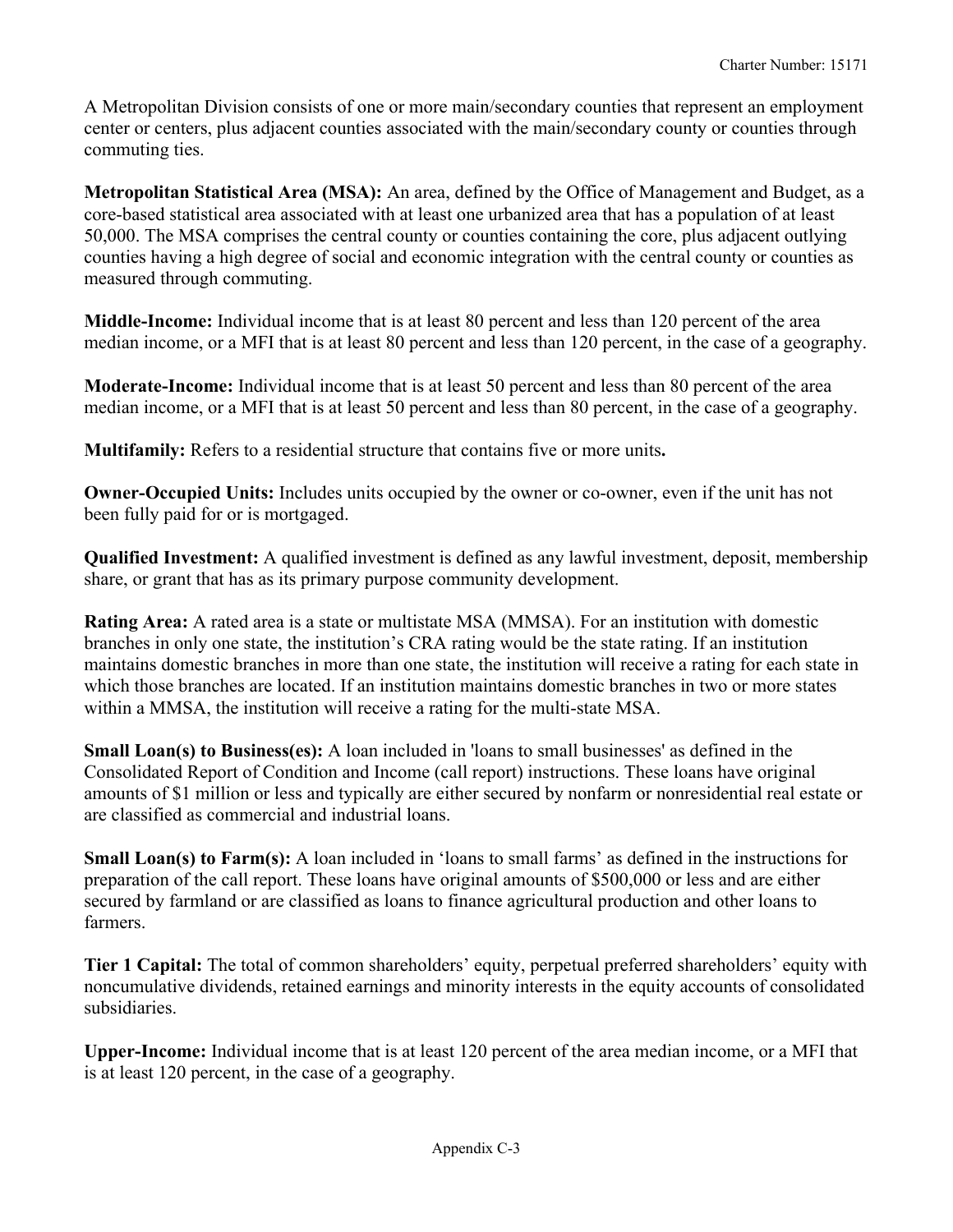## **Content of Standardized Tables**

A separate set of tables is provided for each state. All MMSAs, if applicable, are presented in one set of tables. References to the "bank" include activities of any affiliates that the bank provided for consideration (refer to appendix A: Scope of the Examination). For purposes of reviewing the Lending Test tables, the following are applicable: (1) purchased are treated as originations; and (2) "aggregate" is the percentage of the aggregate number of reportable loans originated and purchased by all HMDA or CRA-reporting lenders in the MMSA/AA. Deposit data are compiled by the FDIC and are available as of June 30<sup>th</sup> of each year. Tables without data are not included in this PE.

The following is a listing and brief description of the tables included in each set:

- **Table Q. Assessment Area Distribution of Loans to Small Businesses by Income Category of the Geography** - The percentage distribution of the number of small loans (less than or equal to \$1 million) to businesses that were originated and purchased by the bank in low-, moderate-, middle-, and upper-income geographies compared to the percentage distribution of businesses (regardless of revenue size) in those geographies. Because aggregate small business data are not available for geographic areas smaller than counties, it may be necessary to compare bank loan data to aggregate data from geographic areas larger than the bank's AA.
- **Table R. Assessment Area Distribution of Loans to Small Businesses by Gross Annual Revenue**  - Compares the percentage distribution of the number of small loans (loans less than or equal to \$1 million) originated and purchased by the bank to businesses with revenues of \$1 million or less to: 1) the percentage distribution of businesses with revenues of greater than \$1 million; and, 2) the percentage distribution of businesses for which revenues are not available. The table also presents aggregate peer small business data for the years the data is available.
- **Table U. Assessment Area Distribution of Consumer Loans by Income Category of the Geography** - Compares the percentage distribution of the number of loans originated and purchased by the bank in low-, moderate-, middle-, and upper-income geographies to the percentage distribution of households in those geographies.
- **Table V. Assessment Area Distribution of Consumer Loans by Income Category of the Borrower** - Compares the percentage distribution of the number of loans originated and purchased by the bank to low-, moderate-, middle-, and upper-income borrowers to the percentage distribution of households by income level in each MMSA/AA.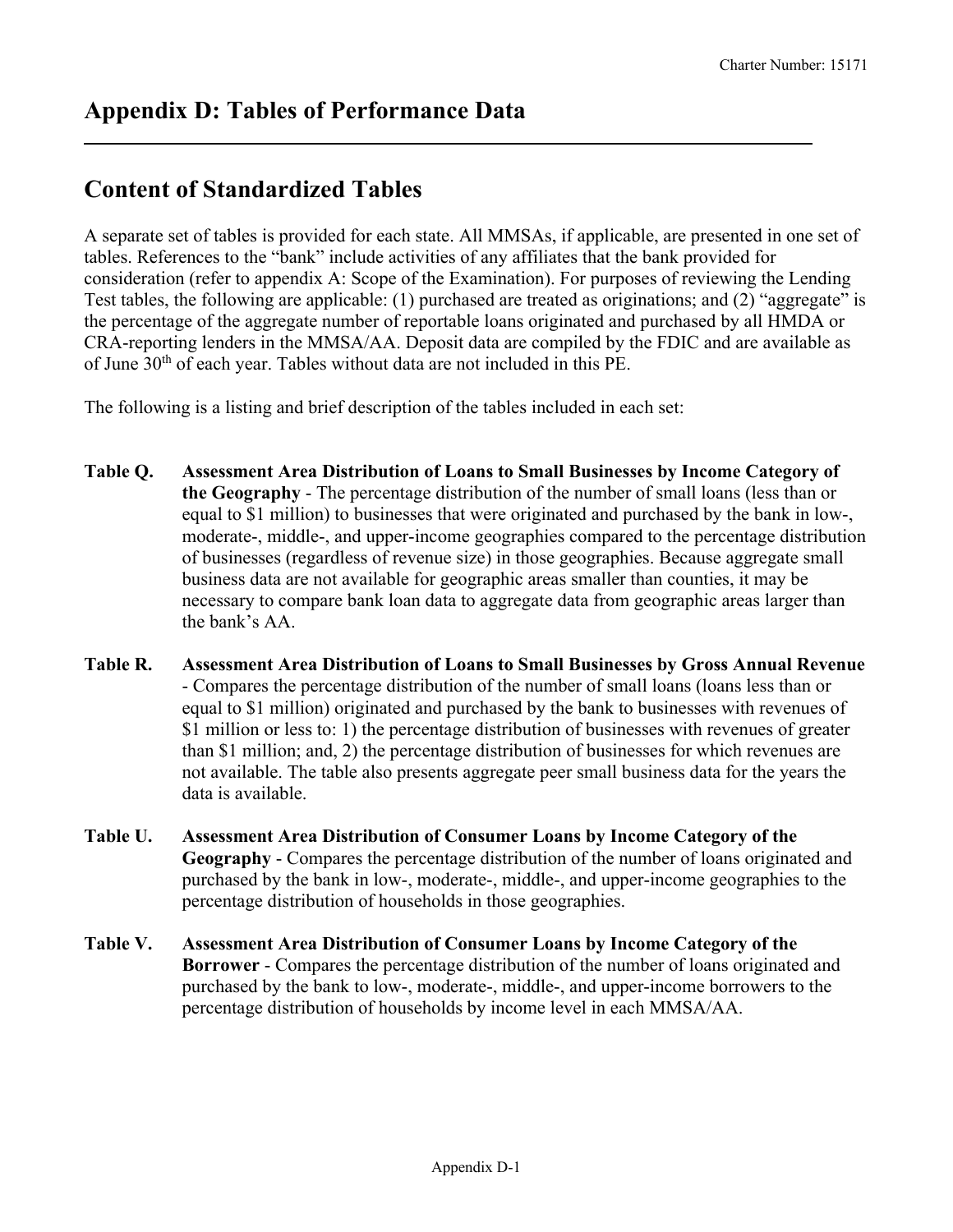| Table Q: Assessment Area Distribution of Loans to Small Businesses by Income Category of the Geography                                                         |                                                                              |  |  |                    |                                                 |                                       |                               |                           |                        |                             |                           |                                       |                            |                                      |                        |                                    |                                                  |                                       | 2017-19   |
|----------------------------------------------------------------------------------------------------------------------------------------------------------------|------------------------------------------------------------------------------|--|--|--------------------|-------------------------------------------------|---------------------------------------|-------------------------------|---------------------------|------------------------|-----------------------------|---------------------------|---------------------------------------|----------------------------|--------------------------------------|------------------------|------------------------------------|--------------------------------------------------|---------------------------------------|-----------|
|                                                                                                                                                                | <b>Total Loans to Small</b><br><b>Low-Income Tracts</b><br><b>Businesses</b> |  |  |                    |                                                 |                                       | <b>Moderate-Income Tracts</b> |                           |                        | <b>Middle-Income Tracts</b> |                           |                                       | <b>Upper-Income Tracts</b> |                                      |                        | <b>Not Available-Income Tracts</b> |                                                  |                                       |           |
| Assessment<br>Area:                                                                                                                                            | #                                                                            |  |  | % of Overall       | $\frac{0}{0}$<br><b>Total Market Businesses</b> | $\frac{0}{0}$<br><b>Bank</b><br>Loans | Aggregate                     | $\%$<br><b>Businesses</b> | $\frac{0}{0}$<br>Loans | <b>Bank Aggregate</b>       | $\%$<br><b>Businesses</b> | $\frac{0}{0}$<br><b>Bank</b><br>Loans |                            | $\%$<br>  Aggregate   Businesses   ' | $\frac{0}{0}$<br>Loans |                                    | $\frac{0}{0}$<br>  Bank   Aggregate   Businesses | $\frac{6}{9}$<br><b>Bank</b><br>Loans | Aggregate |
| Lake<br>Jackson<br>AA                                                                                                                                          |                                                                              |  |  | 64 8,208 100 6,426 | 1.3                                             | 6.25                                  | 0.9                           | 8.6                       | 7.81                   | 6.9                         | 39.4                      | 81.25                                 | 36.5                       | 50.7                                 | 4.69                   | 55.6                               | 0.0                                              | 0.0                                   | 0.0       |
| <b>Total</b>                                                                                                                                                   |                                                                              |  |  | 64 8,208 100 6,426 | 1.3                                             | 6.25                                  | 0.9                           | 8.6                       | 7.81                   | 6.9                         | 39.4                      | 81.25                                 | 36.5                       | 50.7                                 | 4.69                   | 55.6                               | 0.0                                              | 0.0                                   | 0.0       |
| Source: 2019 D&B Data; 01/01/2017 - 12/31/2019 Bank Data; 2018 CRA Aggregate Data, "--" data not available.<br>Due to rounding, totals may not equal $100.0\%$ |                                                                              |  |  |                    |                                                 |                                       |                               |                           |                        |                             |                           |                                       |                            |                                      |                        |                                    |                                                  |                                       |           |

|                                                                                                                |    | <b>Total Consumer Loans</b> |            | <b>Low-Income Tracts</b>    |                 | <b>Moderate-Income Tracts</b> |                 | Middle-Income Tracts        |                 | <b>Upper-Income Tracts</b>  |                 | <b>Not Available-Income Tracts</b> |              |
|----------------------------------------------------------------------------------------------------------------|----|-----------------------------|------------|-----------------------------|-----------------|-------------------------------|-----------------|-----------------------------|-----------------|-----------------------------|-----------------|------------------------------------|--------------|
| <b>Assessment Area:</b>                                                                                        | #  |                             | % of Total | $%$ of<br><b>Households</b> | % Bank<br>Loans | $%$ of<br><b>Households</b>   | % Bank<br>Loans | $%$ of<br><b>Households</b> | % Bank<br>Loans | $%$ of<br><b>Households</b> | % Bank<br>Loans | $%$ of<br><b>Households</b>        | % Bank Loans |
| Lake Jackson<br>AA                                                                                             | 78 | 1,510                       | 100        | 1.7                         | .28             | 9.0                           | 3.85            | 46.5                        | 71.79           | 42.8                        | 23.08           | 0.0                                | 0.0          |
| <b>Total</b>                                                                                                   | 78 | 1,510                       | 100        | 1.7                         | .28             | 9.0                           | 3.85            | 46.5                        | 71.79           | 42.8                        | 23.08           | 0.0                                | 0.0          |
| Source: 2015 ACS Census; 01/01/2017 - 12/31/2019 Bank Data.<br>Due to rounding, totals may not equal $100.0\%$ |    |                             |            |                             |                 |                               |                 |                             |                 |                             |                 |                                    |              |